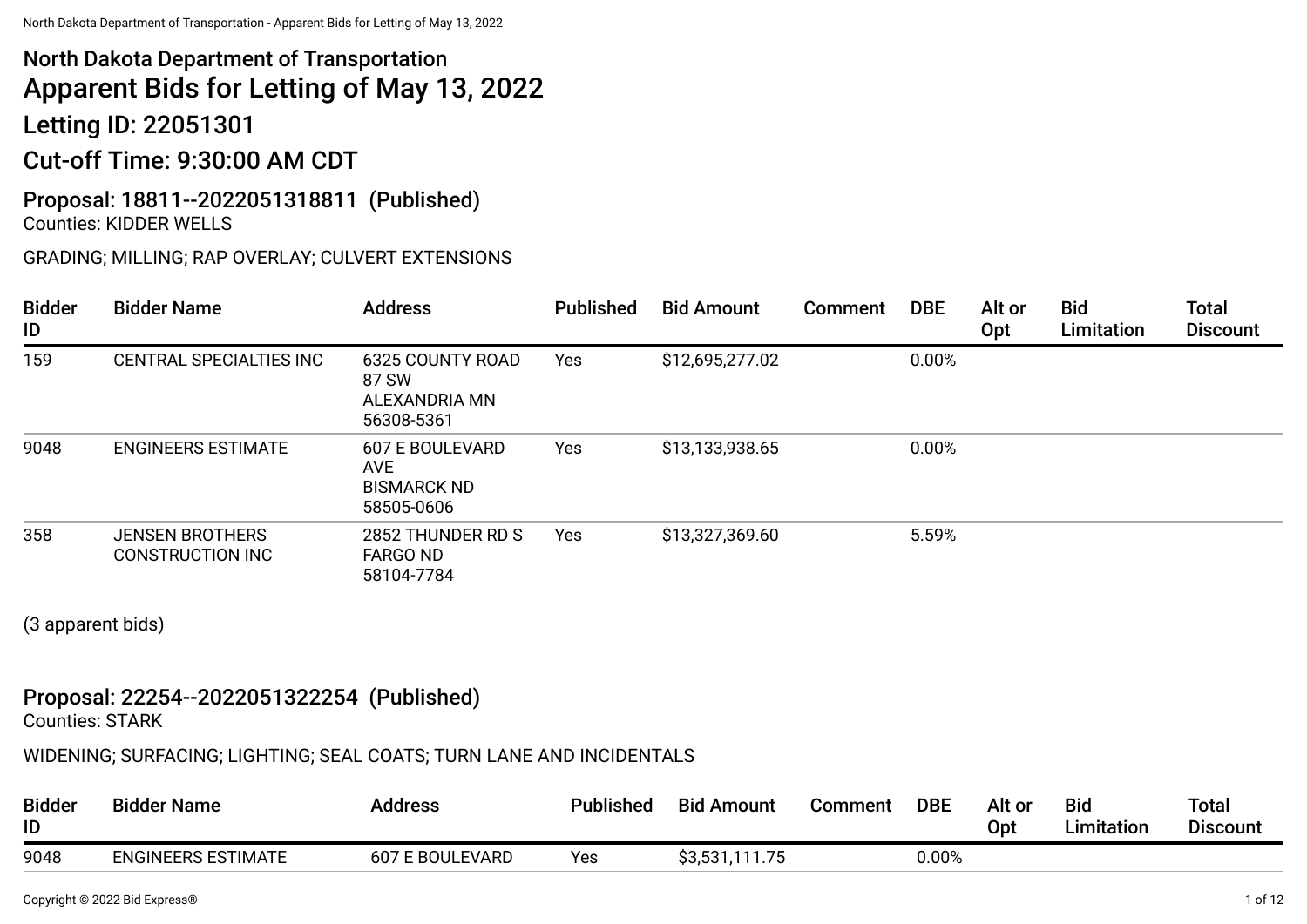| <b>Bidder</b><br>ID | <b>Bidder Name</b>                                | <b>Address</b>                                                  | <b>Published</b> | <b>Bid Amount</b> | <b>Comment</b> | <b>DBE</b> | Alt or<br>Opt | <b>Bid</b><br>Limitation | <b>Total</b><br><b>Discount</b> |
|---------------------|---------------------------------------------------|-----------------------------------------------------------------|------------------|-------------------|----------------|------------|---------------|--------------------------|---------------------------------|
|                     |                                                   | <b>AVE</b><br><b>BISMARCK ND</b><br>58505-0606                  |                  |                   |                |            |               |                          |                                 |
| 1113                | KNIFE RIVER CORPORATION -<br><b>NORTH CENTRAL</b> | 4787 SHADOWWOOD<br>DR NE<br><b>SAUK RAPIDS MN</b><br>56379-9431 | Yes              | \$3,564,350.00    |                | 0.00%      |               |                          |                                 |
| 159                 | CENTRAL SPECIALTIES INC                           | <b>6325 COUNTY ROAD</b><br>87 SW<br>ALEXANDRIA MN<br>56308-5361 | Yes              | \$3,592,379.39    |                | 0.00%      |               |                          |                                 |
| 180                 | STRATA CORPORATION                                | PO BOX 13500<br><b>GRAND FORKS ND</b><br>58208-3500             | Yes              | \$3,778,972.76    |                | 0.00%      |               |                          |                                 |
| 140                 | NORTHERN IMPROVEMENT<br><b>COMPANY</b>            | PO BOX 2846<br>FARGO ND<br>58108-2846                           | Yes              | \$3,824,186.15    |                | 0.21%      |               |                          |                                 |

(5 apparent bids)

## Proposal: 22278--2022051322278 (Published)

Counties: NELSON

NEW BRIDGE; REMOVAL OF EXISTING BRIDGE; WB ROADWAY OBLITERATION; MEDIAN CROSSOVER; GRADING ; CULVERT WORK; AGGREGATE BASE; HMA; GUARDRAIL; SIGNING; PAVEMENT MARKING & INCIDENTALS

| <b>Bidder</b><br>ID | <b>Bidder Name</b>                  | <b>Address</b>                                          | <b>Published</b> | <b>Bid Amount</b> | <b>Comment</b> | <b>DBE</b> | Alt or<br>Opt | <b>Bid</b><br>Limitation | Total<br><b>Discount</b> |
|---------------------|-------------------------------------|---------------------------------------------------------|------------------|-------------------|----------------|------------|---------------|--------------------------|--------------------------|
| 9048                | <b>ENGINEERS ESTIMATE</b>           | 607 E BOULEVARD AVE<br><b>BISMARCK ND</b><br>58505-0606 | Yes              | \$12,162,405.04   |                | 0.00%      |               |                          |                          |
| 305                 | <b>PARK CONSTRUCTION</b><br>COMPANY | 1481 81ST AVE NE<br><b>MINNEAPOLIS MN</b>               | <b>Yes</b>       | \$14,066,245.45   |                | 0.04%      |               |                          |                          |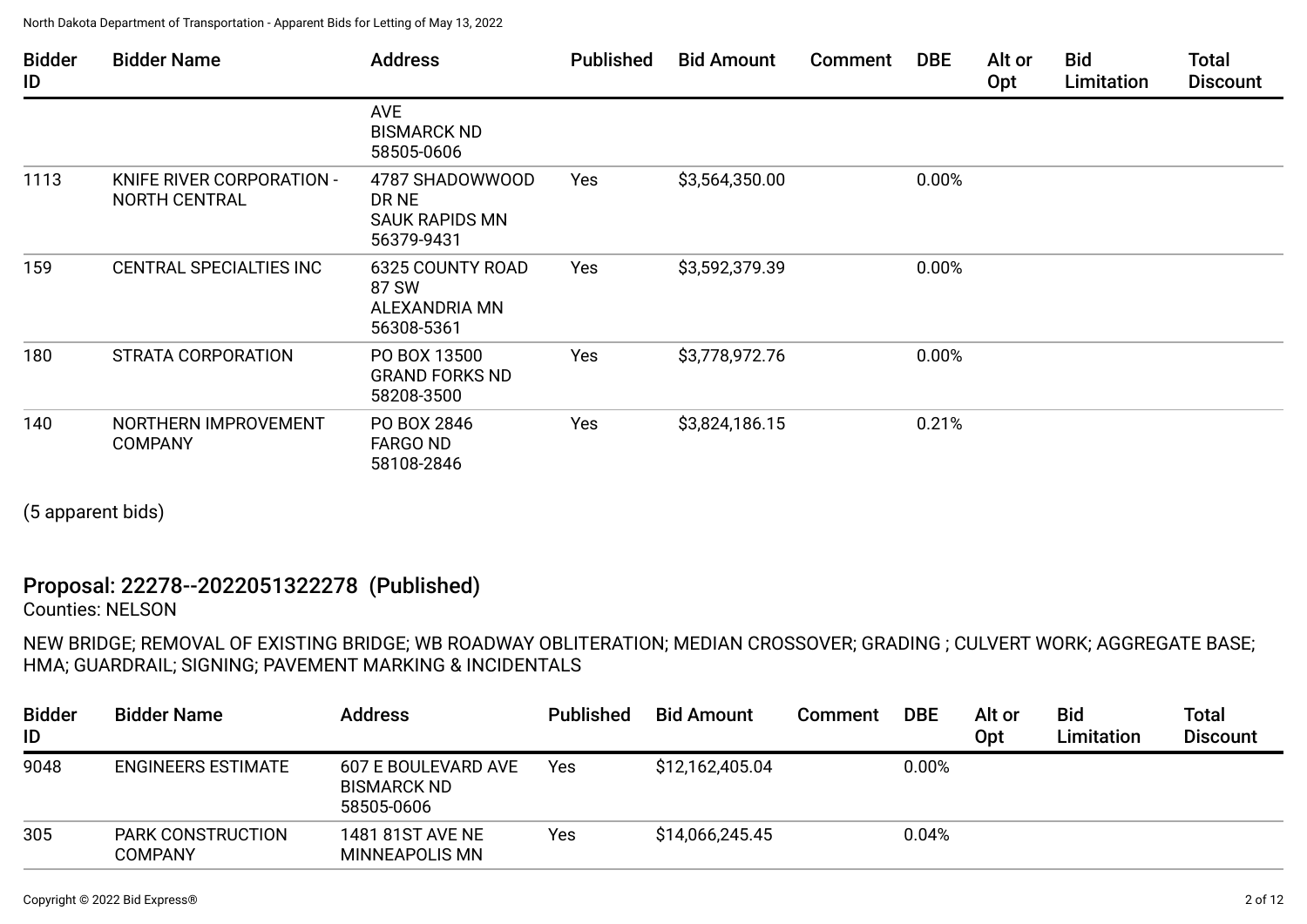| <b>Bidder</b><br>ID | <b>Bidder Name</b>                | <b>Address</b>                                                  | <b>Published</b> | <b>Bid Amount</b> | Comment | <b>DBE</b> | Alt or<br><b>Opt</b> | <b>Bid</b><br>Limitation | <b>Total</b><br><b>Discount</b> |
|---------------------|-----------------------------------|-----------------------------------------------------------------|------------------|-------------------|---------|------------|----------------------|--------------------------|---------------------------------|
|                     |                                   | 55432-2111                                                      |                  |                   |         |            |                      |                          |                                 |
| 180                 | STRATA CORPORATION                | PO BOX 13500<br><b>GRAND FORKS ND</b><br>58208-3500             | Yes              | \$15,341,242.01   |         | 0.00%      |                      |                          |                                 |
| 211                 | <b>GOWAN CONSTRUCTION</b><br>INC. | PO BOX 228<br>OSLO MN 56744-0228                                | Yes              | \$15,731,636.16   |         | 0.00%      |                      |                          |                                 |
| 159                 | <b>CENTRAL SPECIALTIES</b><br>INC | 6325 COUNTY ROAD 87<br><b>SW</b><br>ALEXANDRIA MN<br>56308-5361 | <b>Yes</b>       | \$17,165,400.41   |         | 0.00%      |                      |                          |                                 |

(5 apparent bids)

## Proposal: 22368--2022051322368 (Published)

Counties: HETTINGER

### STRUCTURE REPLACEMENT; ROADWAY OBLITERATION; GRADING & INCIDENTALS

| <b>Bidder</b><br>ID | <b>Bidder Name</b>                       | <b>Address</b>                                          | <b>Published</b> | <b>Bid Amount</b> | <b>Comment</b> | <b>DBE</b> | Alt or<br>Opt | <b>Bid</b><br>Limitation | <b>Total</b><br><b>Discount</b> |
|---------------------|------------------------------------------|---------------------------------------------------------|------------------|-------------------|----------------|------------|---------------|--------------------------|---------------------------------|
| 9048                | <b>ENGINEERS ESTIMATE</b>                | 607 E BOULEVARD AVE<br><b>BISMARCK ND</b><br>58505-0606 | Yes              | \$2,475,524.00    |                | 0.00%      |               |                          |                                 |
| 261                 | <b>SWINGEN</b><br><b>CONSTRUCTION CO</b> | PO BOX 13456<br><b>GRAND FORKS ND</b><br>58208-3456     | Yes              | \$2,905,000.00    |                | 0.00%      |               |                          |                                 |
| 100                 | INDUSTRIAL BUILDERS<br><b>INC</b>        | PO BOX 406<br>FARGO ND 58107-0406                       | Yes              | \$2,976,691.35    |                | 0.00%      |               |                          |                                 |

(3 apparent bids)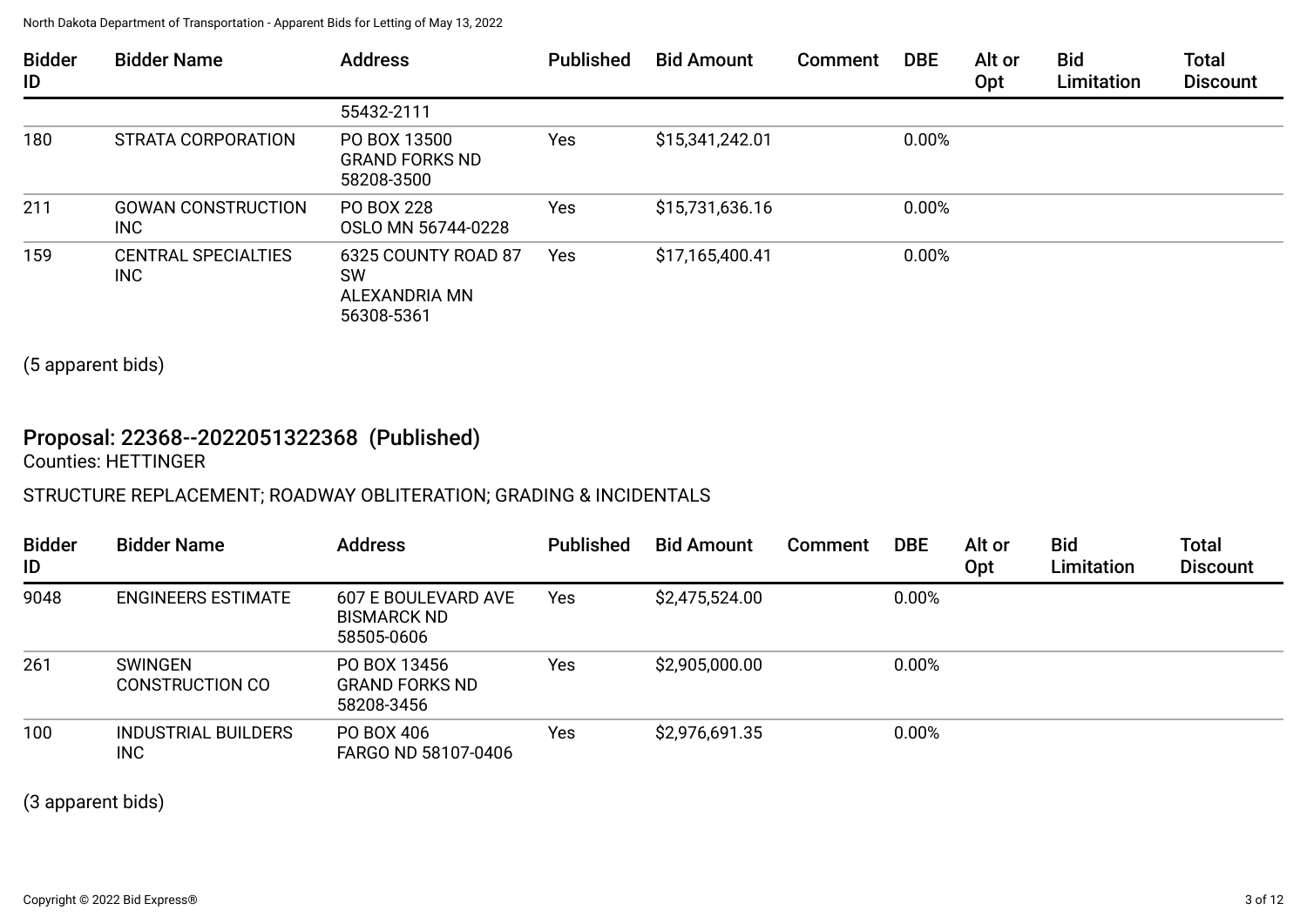# Proposal: 22673--2022051322673 (Published)

Counties: BOWMAN

### CONCRETE SHARED USE PATH; CULVERTS; INCIDENTALS; LIGHTING; WIDENING & BOX CULVERT EXTENSION

| <b>Bidder</b><br>ID | <b>Bidder Name</b>                     | <b>Address</b>                                              | <b>Published</b> | <b>Bid Amount</b> | Comment | <b>DBE</b> | Alt or<br>Opt | Bid<br>Limitation | <b>Total</b><br><b>Discount</b> |
|---------------------|----------------------------------------|-------------------------------------------------------------|------------------|-------------------|---------|------------|---------------|-------------------|---------------------------------|
| 9048                | <b>ENGINEERS ESTIMATE</b>              | 607 E BOULEVARD<br>AVE.<br><b>BISMARCK ND</b><br>58505-0606 | Yes              | \$1,180,069.50    |         | 0.00%      |               |                   |                                 |
| 140                 | NORTHERN IMPROVEMENT<br><b>COMPANY</b> | PO BOX 2846<br><b>FARGO ND</b><br>58108-2846                | Yes              | \$1,399,896.80    |         | 0.00%      |               |                   |                                 |

(2 apparent bids)

# Proposal: 22954--2022051322954 (Published)

Counties: WILLIAMS

#### BICYCLE AND PEDESTRIAN FACILITIES

| <b>Bidder</b><br>ID | <b>Bidder Name</b>                            | <b>Address</b>                                           | <b>Published</b> | <b>Bid</b><br>Amount | Comment | <b>DBE</b> | Alt or<br>Opt | <b>Bid</b><br>Limitation | <b>Total</b><br><b>Discount</b> |
|---------------------|-----------------------------------------------|----------------------------------------------------------|------------------|----------------------|---------|------------|---------------|--------------------------|---------------------------------|
| 9048                | <b>ENGINEERS ESTIMATE</b>                     | 607 E BOULEVARD AVE<br><b>BISMARCK ND</b><br>58505-0606  | Yes              | \$107,036.47         |         | 0.00%      |               |                          |                                 |
| 1113                | KNIFE RIVER CORPORATION -<br>NORTH CENTRAL    | 4787 SHADOWWOOD<br>DR NE<br>SAUK RAPIDS MN<br>56379-9431 | Yes              | \$184,795.53         |         | 0.00%      |               |                          |                                 |
| 1408                | <b>KELLER PAVING &amp;</b><br>LANDSCAPING INC | 1820 HIGHWAY 2 BYP<br>E.<br>MINOT ND 58701-7929          | <b>Yes</b>       | \$207,405.00         |         | 0.00%      |               |                          |                                 |
| 180                 | STRATA CORPORATION                            | PO BOX 13500                                             | Yes              | \$232,598.48         |         | 0.00%      |               |                          |                                 |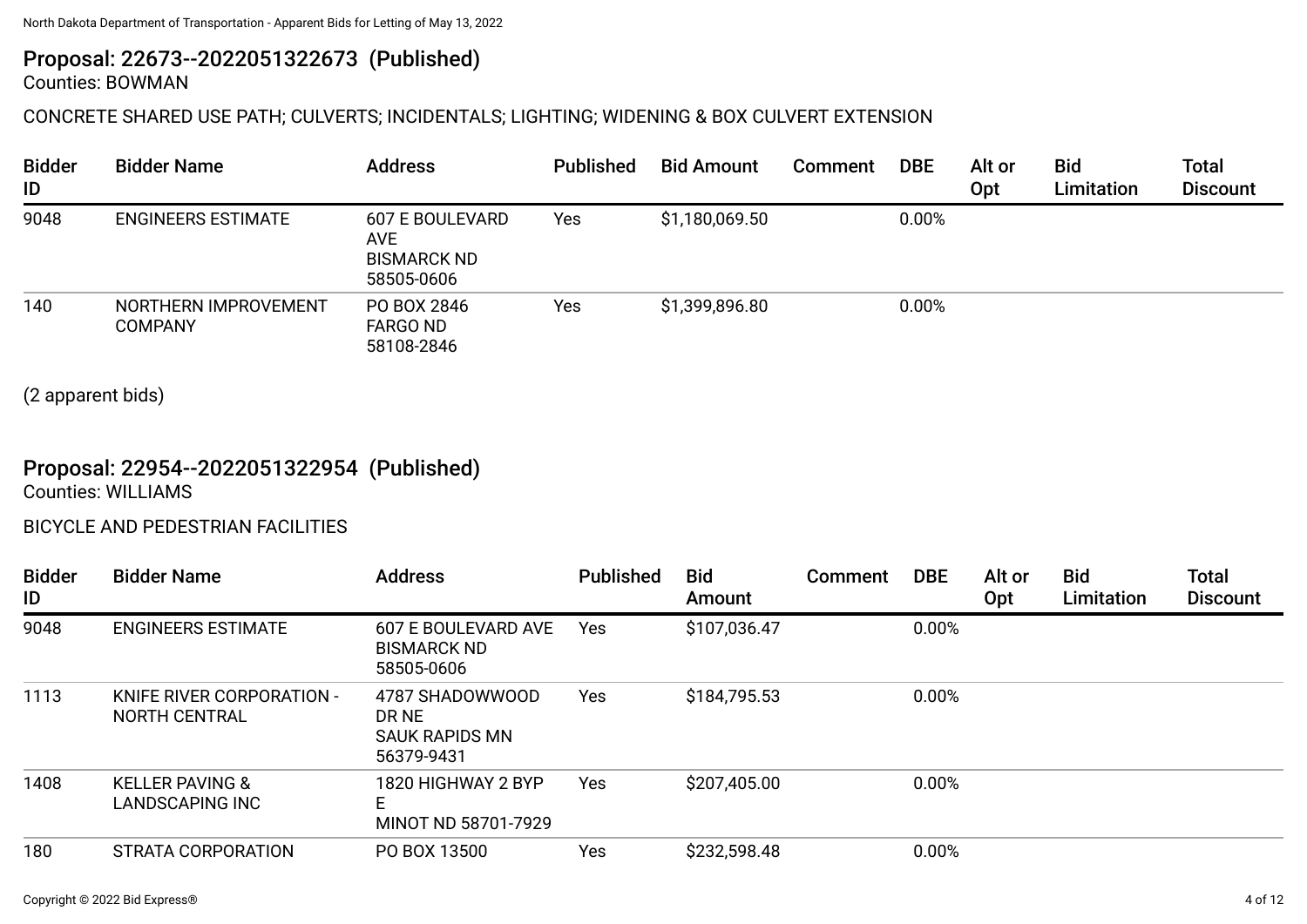| <b>Bidder</b><br>ID | <b>Bidder Name</b> | <b>Address</b>                      | <b>Published</b> | <b>Bid</b><br>Amount | Comment | <b>DBE</b> | Alt or<br>Opt | <b>Bid</b><br>Limitation | <b>Total</b><br><b>Discount</b> |
|---------------------|--------------------|-------------------------------------|------------------|----------------------|---------|------------|---------------|--------------------------|---------------------------------|
|                     |                    | <b>GRAND FORKS ND</b><br>58208-3500 |                  |                      |         |            |               |                          |                                 |

(4 apparent bids)

# Proposal: 23011--2022051323011 (Published)

Counties: STUTSMAN

#### BRIDGE DECK OVERLAY; APPROACH SLAB REPAIR; SPALL REPAIRS; ABUTMENT REPAIR & JOINT REPAIR

| <b>Bidder</b><br>ID | <b>Bidder Name</b>                       | <b>Address</b>                                          | <b>Published</b> | <b>Bid Amount</b> | Comment | <b>DBE</b> | Alt or<br>Opt | <b>Bid</b><br>Limitation | <b>Total</b><br><b>Discount</b> |
|---------------------|------------------------------------------|---------------------------------------------------------|------------------|-------------------|---------|------------|---------------|--------------------------|---------------------------------|
| 100                 | <b>INDUSTRIAL</b><br><b>BUILDERS INC</b> | PO BOX 406<br>FARGO ND 58107-0406                       | Yes              | \$2,269,538.30    |         | 0.00%      |               |                          |                                 |
| 8055                | <b>PCI ROADS LLC</b>                     | 14123 42ND ST NE<br>SAINT MICHAEL MN<br>55376-9564      | Yes              | \$2,319,463.78    |         | 0.00%      |               |                          |                                 |
| 9048                | <b>ENGINEERS</b><br><b>ESTIMATE</b>      | 607 E BOULEVARD AVE<br><b>BISMARCK ND</b><br>58505-0606 | Yes              | \$2,385,395.05    |         | 0.00%      |               |                          |                                 |

(3 apparent bids)

### Proposal: 23151--2022051323151 (Published)

Counties: FOSTER WELLS

PASSING LANES; TURN LANES; EMBANKMENT; PIPE; AGGREGATE; HMA; SIGNING; PAVEMENT MARKINGS; MILLING; HBP AND INCIDENTALS

| <b>Bidder</b><br>ID | <b>Bidder Name</b>        | <b>Address</b>         | <b>Published</b> | <b>Bid Amount</b> | Comment | <b>DBE</b> | Alt or<br>Opt | <b>Bid</b><br><b>Limitation</b> | <b>Total</b><br><b>Discount</b> |
|---------------------|---------------------------|------------------------|------------------|-------------------|---------|------------|---------------|---------------------------------|---------------------------------|
| 9048                | <b>ENGINEERS ESTIMATE</b> | <b>607 E BOULEVARD</b> | Yes              | \$23,763,413.95   |         | 0.00%      |               |                                 |                                 |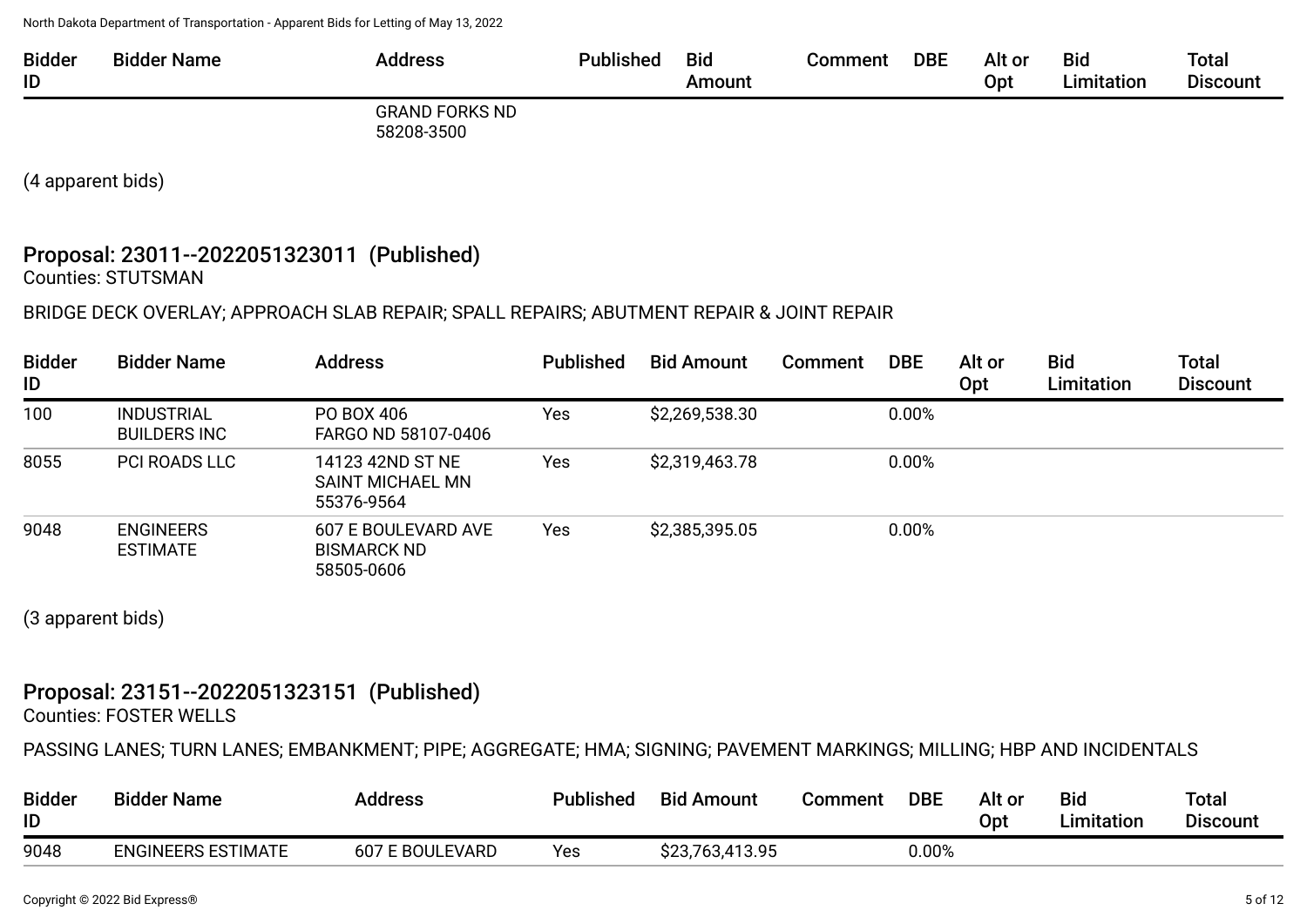| <b>Bidder</b><br>ID | <b>Bidder Name</b>                             | <b>Address</b>                                           | <b>Published</b> | <b>Bid Amount</b> | <b>Comment</b> | <b>DBE</b> | Alt or<br>Opt | <b>Bid</b><br>Limitation | <b>Total</b><br><b>Discount</b> |
|---------------------|------------------------------------------------|----------------------------------------------------------|------------------|-------------------|----------------|------------|---------------|--------------------------|---------------------------------|
|                     |                                                | <b>AVE</b><br><b>BISMARCK ND</b><br>58505-0606           |                  |                   |                |            |               |                          |                                 |
| 239                 | <b>MAYO CONSTRUCTION</b><br><b>COMPANY INC</b> | PO BOX 310<br><b>CAVALIER ND</b><br>58220-0310           | Yes              | \$25,376,626.93   |                | 0.00%      |               |                          |                                 |
| 159                 | CENTRAL SPECIALTIES INC                        | 6325 COUNTY ROAD<br>87 SW<br>ALEXANDRIA MN<br>56308-5361 | Yes              | \$25,522,456.78   |                | 0.00%      |               |                          |                                 |
| 2712                | KNIFE RIVER MATERIALS                          | PO BOX 40<br><b>BEMIDJI MN</b><br>56619-0040             | Yes              | \$25,739,595.41   |                | 0.00%      |               |                          |                                 |
| 180                 | <b>STRATA CORPORATION</b>                      | PO BOX 13500<br><b>GRAND FORKS ND</b><br>58208-3500      | Yes              | \$28,969,553.92   |                | 0.00%      |               |                          |                                 |

(5 apparent bids)

# Proposal: 23165--2022051323165 (Published)

Counties: STARK

### EXCAVATION; PCC PAVEMENT; VALLEY GUTTER; CURB & GUTTER; ADA CURB RAMPS; SIDEWALK; DRIVEWAY; SIGNING AND LIGHTING

| <b>Bidder</b><br>ID | <b>Bidder Name</b>        | <b>Address</b>                                          | <b>Published</b> | <b>Bid Amount</b> | Comment | <b>DBE</b> | Alt or<br>Opt | <b>Bid</b><br>Limitation | <b>Total</b><br><b>Discount</b> |
|---------------------|---------------------------|---------------------------------------------------------|------------------|-------------------|---------|------------|---------------|--------------------------|---------------------------------|
| 9048                | <b>ENGINEERS ESTIMATE</b> | 607 E BOULEVARD AVE<br><b>BISMARCK ND</b><br>58505-0606 | <b>Yes</b>       | \$1,227,889.40    |         | 0.00%      |               |                          |                                 |
| 180                 | STRATA CORPORATION        | PO BOX 13500<br><b>GRAND FORKS ND</b><br>58208-3500     | Yes              | \$1,387,124.15    |         | 0.00%      |               |                          |                                 |
| 339                 | WINN CONSTRUCTION         | PO BOX 1141                                             | Yes              | \$1,476,765.67    |         | 0.00%      |               |                          |                                 |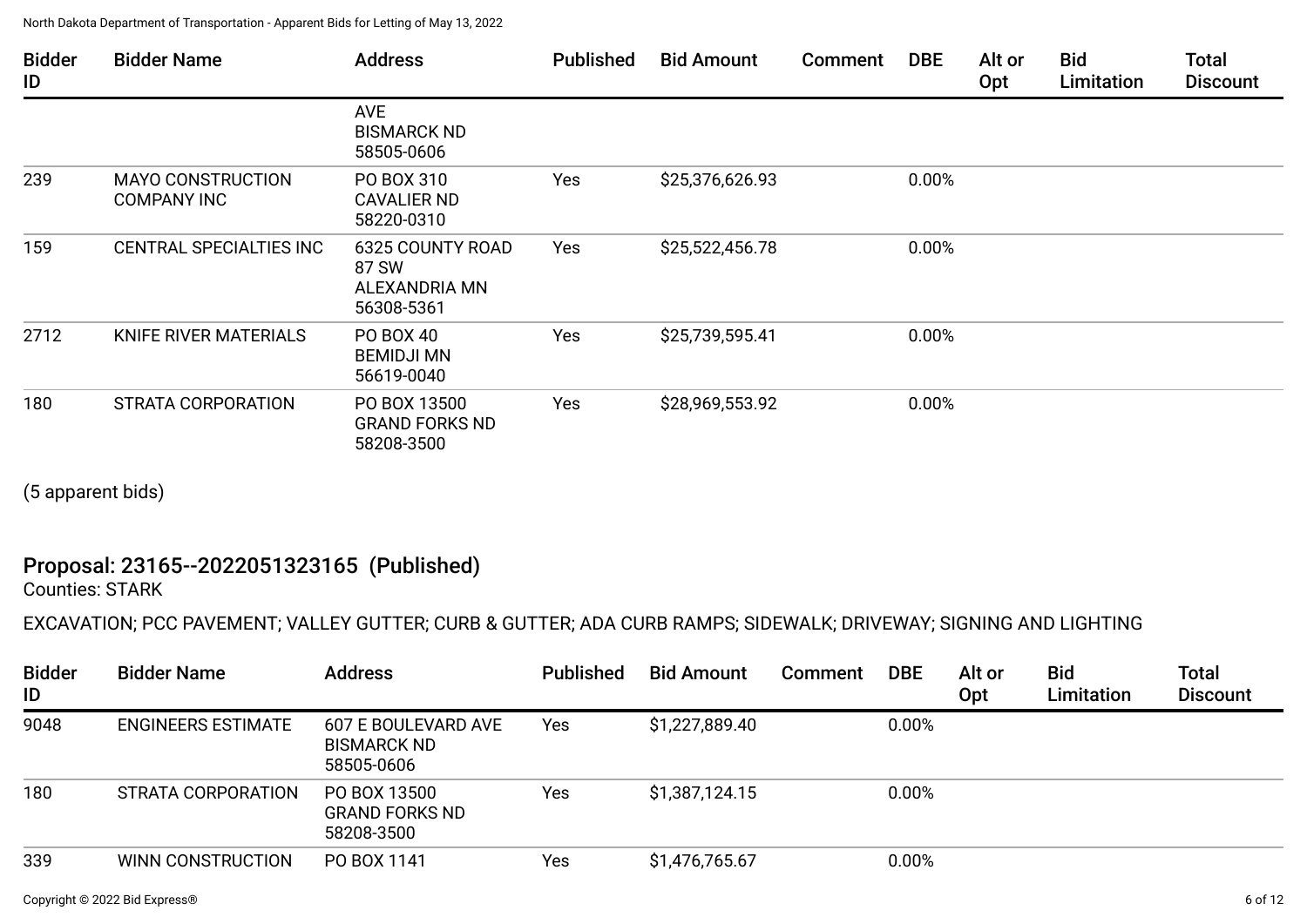| <b>Bidder</b><br>ID | <b>Bidder Name</b> | <b>Address</b>                    | <b>Published</b> | <b>Bid Amount</b> | Comment | <b>DBE</b> | Alt or<br>Opt | <b>Bid</b><br>Limitation | <b>Total</b><br><b>Discount</b> |
|---------------------|--------------------|-----------------------------------|------------------|-------------------|---------|------------|---------------|--------------------------|---------------------------------|
|                     | <b>INC</b>         | <b>DICKINSON ND</b><br>58602-1141 |                  |                   |         |            |               |                          |                                 |

(3 apparent bids)

# Proposal: 23271--2022051323271 (Published)

Counties: CASS

LIGHTING

| <b>Bidder</b><br>ID | <b>Bidder Name</b>                  | <b>Address</b>                                          | <b>Published</b> | <b>Bid Amount</b> | Comment | <b>DBE</b> | Alt or<br><b>Opt</b> | <b>Bid</b><br>Limitation | <b>Total</b><br><b>Discount</b> |
|---------------------|-------------------------------------|---------------------------------------------------------|------------------|-------------------|---------|------------|----------------------|--------------------------|---------------------------------|
| 9048                | <b>ENGINEERS ESTIMATE</b>           | 607 E BOULEVARD AVE<br><b>BISMARCK ND</b><br>58505-0606 | Yes              | \$1,224,616.55    |         | 0.00%      |                      |                          |                                 |
| 100                 | <b>INDUSTRIAL BUILDERS</b><br>INC   | PO BOX 406<br>FARGO ND 58107-0406                       | Yes              | \$1,644,069.25    |         | 0.00%      |                      |                          |                                 |
| 180                 | <b>STRATA</b><br><b>CORPORATION</b> | PO BOX 13500<br><b>GRAND FORKS ND</b><br>58208-3500     | Yes              | \$1,689,458.00    |         | 0.00%      |                      |                          |                                 |
| 202                 | <b>EDLING ELECTRIC INC</b>          | PO BOX 1456<br><b>BISMARCK ND</b><br>58502-1456         | Yes              | \$2,073,932.00    |         | 0.00%      |                      |                          |                                 |

(4 apparent bids)

Proposal: 23275--2022051323275 (Published) Counties: DICKEY

STRUCTURE REPLACEMENT; GRADING; GRAVEL SURFACING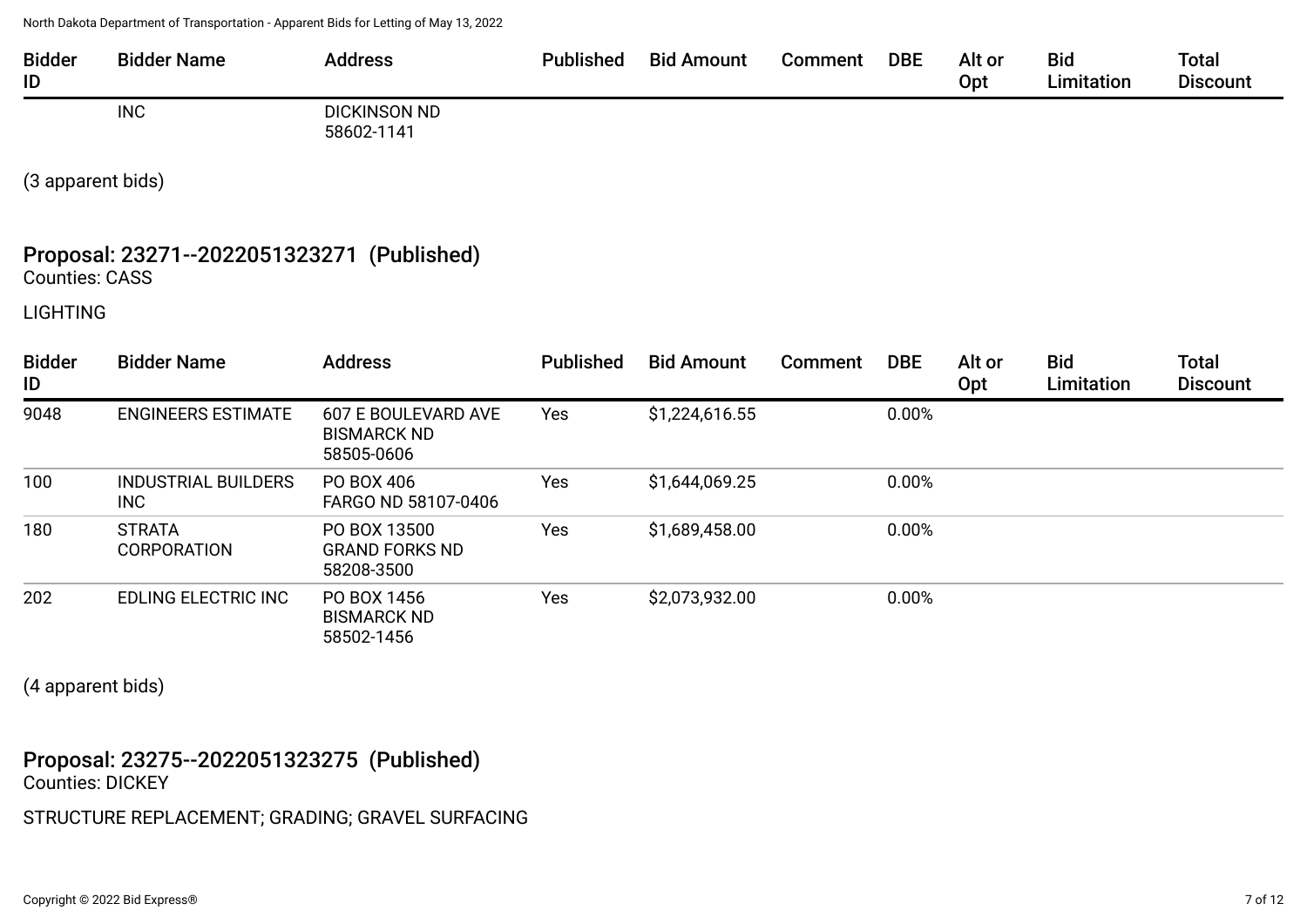| <b>Bidder</b><br>ID | <b>Bidder Name</b>                       | <b>Address</b>                                          | <b>Published</b> | <b>Bid Amount</b> | Comment | <b>DBE</b> | Alt or<br>Opt | <b>Bid</b><br>Limitation | <b>Total</b><br><b>Discount</b> |
|---------------------|------------------------------------------|---------------------------------------------------------|------------------|-------------------|---------|------------|---------------|--------------------------|---------------------------------|
| 9048                | <b>ENGINEERS ESTIMATE</b>                | 607 E BOULEVARD AVE<br><b>BISMARCK ND</b><br>58505-0606 | Yes              | \$801,172.30      |         | 0.00%      |               |                          |                                 |
| 261                 | <b>SWINGEN</b><br><b>CONSTRUCTION CO</b> | PO BOX 13456<br><b>GRAND FORKS ND</b><br>58208-3456     | Yes              | \$886,368.00      |         | 0.00%      |               |                          |                                 |
| 100                 | <b>INDUSTRIAL BUILDERS</b><br><b>INC</b> | PO BOX 406<br>FARGO ND 58107-0406                       | Yes              | \$1,096,900.10    |         | 0.00%      |               |                          |                                 |

(3 apparent bids)

#### Proposal: 23295--2022051323295 (Published) Counties: PEMBINA

MILL; HMA - 2 INCH MAX; ADA CURB RAMP IMPROVEMENTS AND BOX CULVERT JOINT REPAIR

| <b>Bidder</b><br>ID | <b>Bidder Name</b>                             | <b>Address</b>                                          | <b>Published</b> | <b>Bid Amount</b> | Comment | <b>DBE</b> | Alt or<br>Opt | <b>Bid</b><br>Limitation | <b>Total</b><br><b>Discount</b> |
|---------------------|------------------------------------------------|---------------------------------------------------------|------------------|-------------------|---------|------------|---------------|--------------------------|---------------------------------|
| 9048                | <b>ENGINEERS ESTIMATE</b>                      | 607 E BOULEVARD AVE<br><b>BISMARCK ND</b><br>58505-0606 | Yes              | \$2,112,114.94    |         | 0.00%      |               |                          |                                 |
| 239                 | <b>MAYO CONSTRUCTION</b><br><b>COMPANY INC</b> | PO BOX 310<br><b>CAVALIER ND</b><br>58220-0310          | Yes              | \$2,551,869.87    |         | 0.00%      |               |                          |                                 |
| 1261                | R J ZAVORAL & SONS INC                         | PO BOX 435<br><b>EAST GRAND FORKS MN</b><br>56721-0435  | Yes              | \$2,566,027.67    |         | 0.00%      |               |                          |                                 |
| 2712                | KNIFE RIVER MATERIALS                          | PO BOX 40<br><b>BEMIDJI MN</b><br>56619-0040            | Yes              | \$2,688,168.55    |         | 0.00%      |               |                          |                                 |

(4 apparent bids)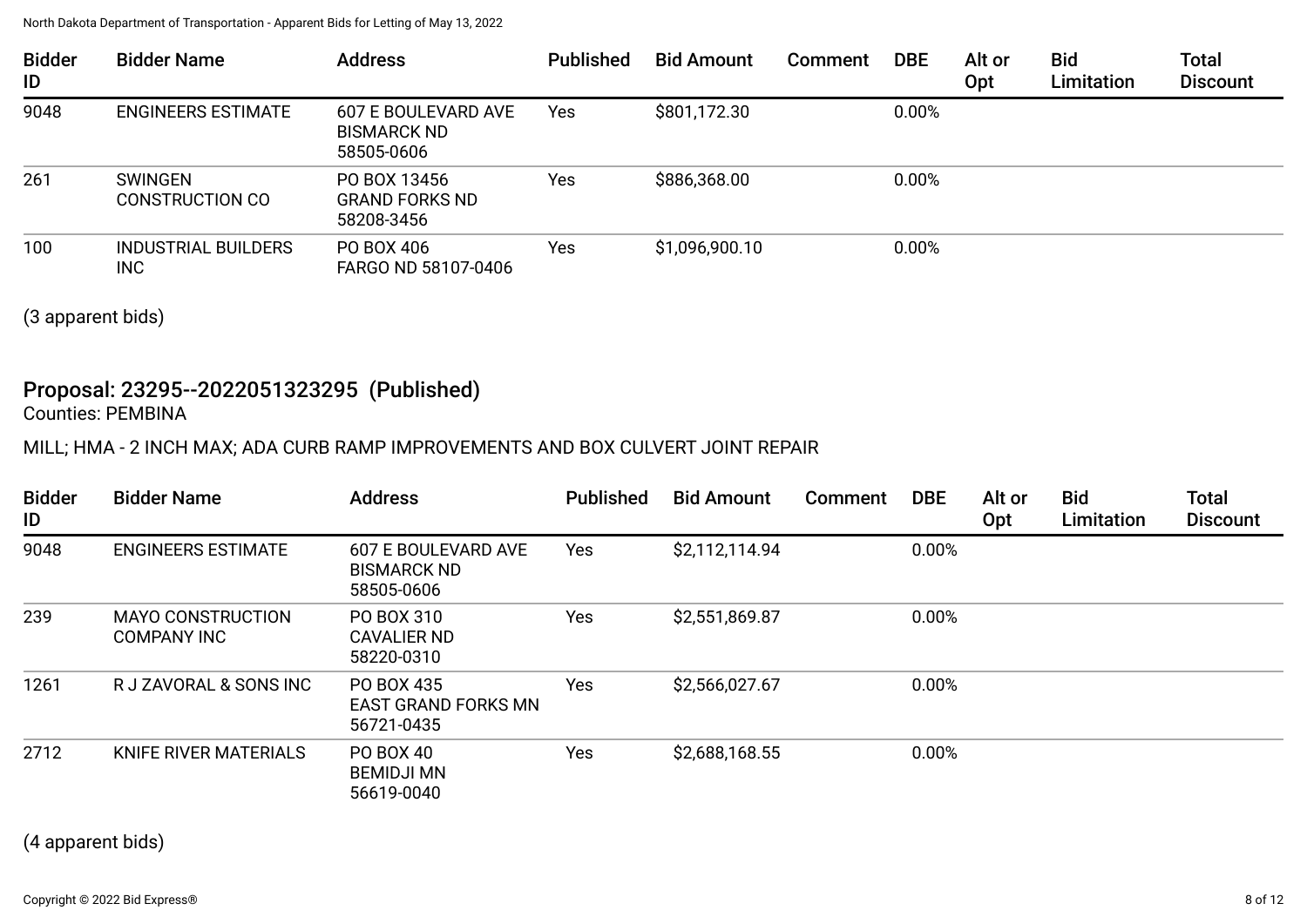# Proposal: 23320--2022051323320 (Published)

Counties: CASS

### TEMPORARY MEDIAN CROSSOVERS; RAMP CONNECTIONS AND GUARDRAIL

| <b>Bidder</b><br>ID | <b>Bidder Name</b>                     | <b>Address</b>                                                    | <b>Published</b> | <b>Bid Amount</b> | Comment | <b>DBE</b> | Alt or<br><b>Opt</b> | <b>Bid</b><br>Limitation | <b>Total</b><br><b>Discount</b> |
|---------------------|----------------------------------------|-------------------------------------------------------------------|------------------|-------------------|---------|------------|----------------------|--------------------------|---------------------------------|
| 140                 | NORTHERN IMPROVEMENT<br><b>COMPANY</b> | PO BOX 2846<br><b>FARGO ND</b><br>58108-2846                      | Yes              | \$1,128,549.50    |         | 0.00%      |                      |                          |                                 |
| 9048                | <b>ENGINEERS ESTIMATE</b>              | <b>607 E BOULEVARD</b><br>AVE<br><b>BISMARCK ND</b><br>58505-0606 | Yes              | \$1,168,084.65    |         | 0.00%      |                      |                          |                                 |
| 159                 | <b>CENTRAL SPECIALTIES INC</b>         | <b>6325 COUNTY ROAD</b><br>87 SW<br>ALEXANDRIA MN<br>56308-5361   | Yes              | \$1,416,649.18    |         | 0.00%      |                      |                          |                                 |

(3 apparent bids)

## Proposal: 23325--2022051323325 (Published)

Counties: BILLINGS

MILL; HMA PAVING; CULVERT REMOVAL; AND AGGREGATE BASE

| <b>Bidder</b><br>ID | <b>Bidder Name</b>                     | <b>Address</b>                                             | <b>Published</b> | <b>Bid</b><br>Amount | Comment | <b>DBE</b> | Alt or<br>Opt | <b>Bid</b><br>Limitation | <b>Total</b><br><b>Discount</b> |
|---------------------|----------------------------------------|------------------------------------------------------------|------------------|----------------------|---------|------------|---------------|--------------------------|---------------------------------|
| 9048                | <b>ENGINEERS ESTIMATE</b>              | 607 E BOULEVARD<br>AVE<br><b>BISMARCK ND</b><br>58505-0606 | Yes              | \$725,443.94         |         | 0.00%      |               |                          |                                 |
| 140                 | NORTHERN IMPROVEMENT<br><b>COMPANY</b> | PO BOX 2846<br>FARGO ND 58108-2846                         | Yes              | \$943,701.29         |         | 0.83%      |               |                          |                                 |
| 1113                | KNIFE RIVER CORPORATION -              | 4787 SHADOWWOOD                                            | Yes              | \$945,696.33         |         | 0.00%      |               |                          |                                 |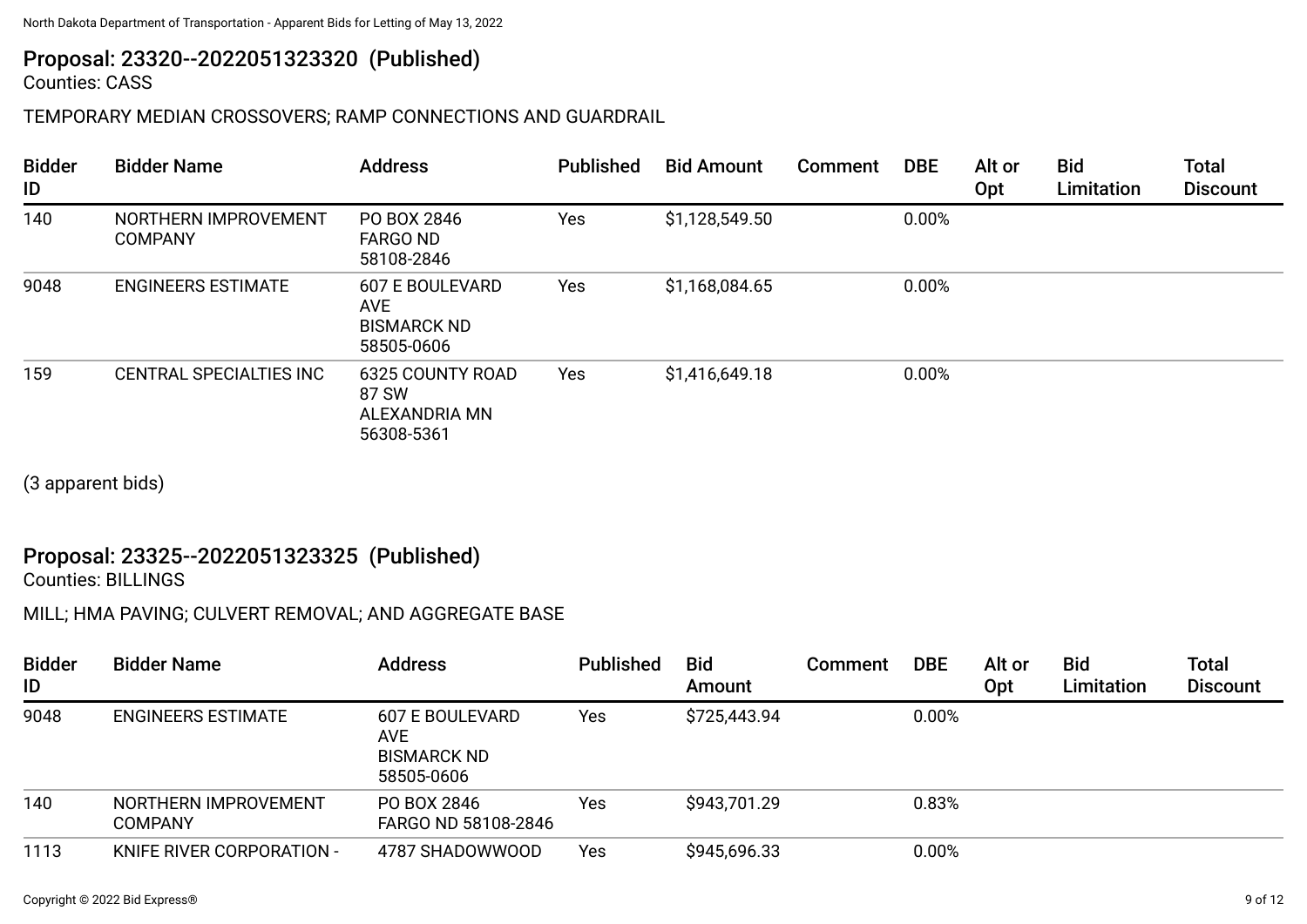| <b>Bidder</b><br>ID | <b>Bidder Name</b> | Address                                      | <b>Published</b> | <b>Bid</b><br>Amount | Comment | <b>DBE</b> | Alt or<br>Opt | <b>Bid</b><br>Limitation | <b>Total</b><br><b>Discount</b> |
|---------------------|--------------------|----------------------------------------------|------------------|----------------------|---------|------------|---------------|--------------------------|---------------------------------|
|                     | NORTH CENTRAL      | DR NE<br><b>SAUK RAPIDS MN</b><br>56379-9431 |                  |                      |         |            |               |                          |                                 |

(3 apparent bids)

#### Proposal: 23340--2022051323340 (Published) Counties: BILLINGS MCKENZIE STARK

#### SIGNING; PAVEMENT MARKINGS; DELINEATORS; CHANGEABLE MESSAGE SIGNS

| <b>Bidder</b><br>ID | <b>Bidder Name</b>                           | <b>Address</b>                                                        | <b>Published</b> | <b>Bid Amount</b> | <b>Comment</b> | <b>DBE</b> | Alt or<br>Opt | <b>Bid</b><br>Limitation | <b>Total</b><br><b>Discount</b> |
|---------------------|----------------------------------------------|-----------------------------------------------------------------------|------------------|-------------------|----------------|------------|---------------|--------------------------|---------------------------------|
| 5910                | <b>TRAFFIC SAFETY</b><br><b>SERVICES INC</b> | 1900 NORTHERN<br><b>PLAINS DR</b><br><b>BISMARCK ND</b><br>58504-6822 | Yes              | \$2,866,673.12    |                | 0.00%      |               |                          |                                 |
| 7552                | WEST RIVER STRIPING<br><b>COMPANY</b>        | 3101 37TH ST NW<br>MANDAN ND<br>58554-1320                            | Yes              | \$3,129,379.05    |                | 0.00%      |               |                          |                                 |
| 9048                | <b>ENGINEERS ESTIMATE</b>                    | 607 E BOULEVARD<br><b>AVE</b><br><b>BISMARCK ND</b><br>58505-0606     | Yes              | \$3,143,889.00    |                | 0.00%      |               |                          |                                 |

(3 apparent bids)

#### Proposal: 23350--2022051323350 (Published) Counties: STUTSMAN

CONCRETE PAVEMENT REPAIR; ADA RAMP IMPROVEMENTS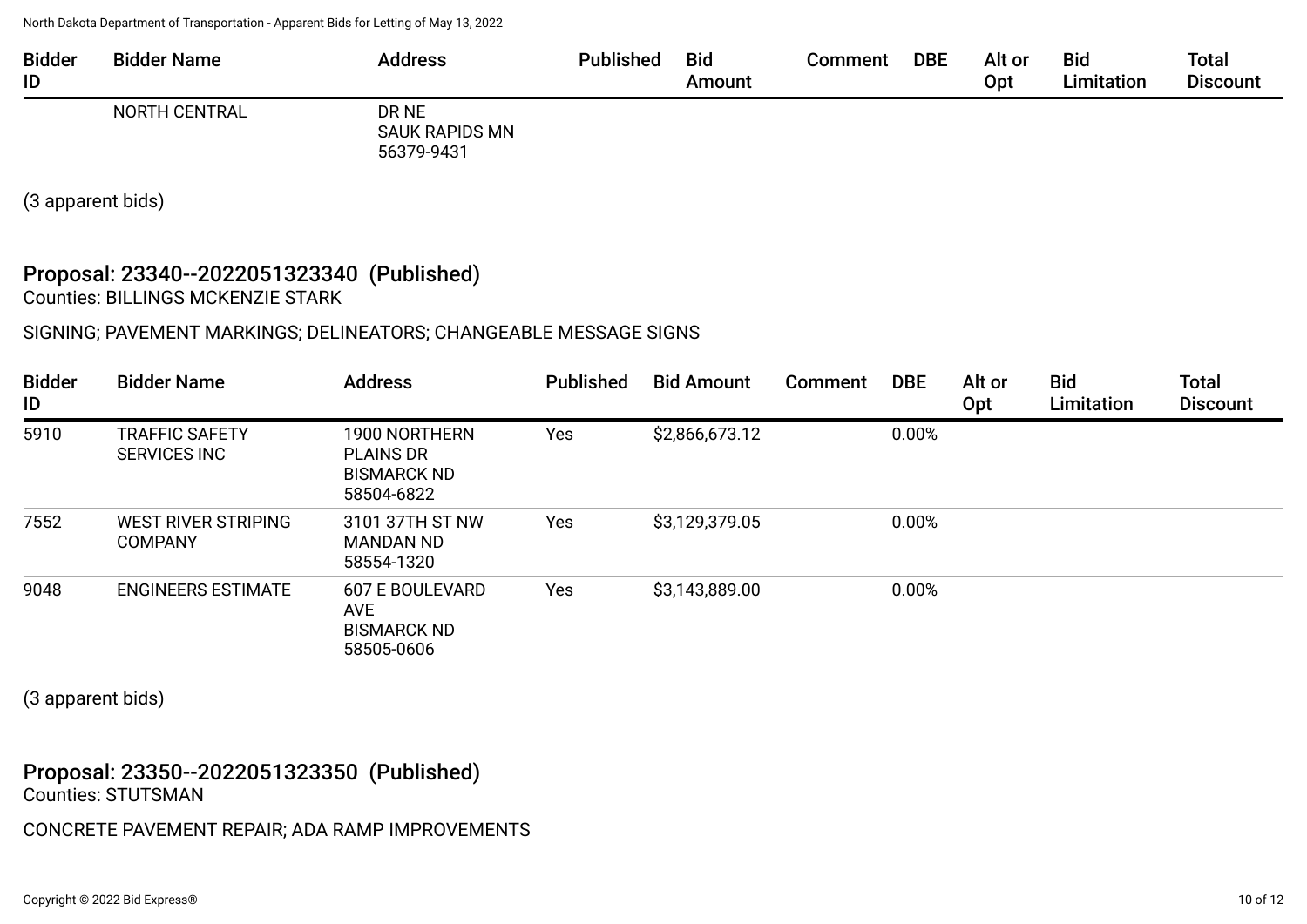| <b>Bidder</b><br>ID | <b>Bidder Name</b>        | <b>Address</b>                                            | <b>Published</b> | <b>Bid Amount</b> | <b>Comment</b> | <b>DBE</b> | Alt or<br><b>Opt</b> | <b>Bid</b><br>Limitation | <b>Total</b><br><b>Discount</b> |
|---------------------|---------------------------|-----------------------------------------------------------|------------------|-------------------|----------------|------------|----------------------|--------------------------|---------------------------------|
| 9048                | <b>ENGINEERS ESTIMATE</b> | 607 E BOULEVARD AVE<br><b>BISMARCK ND</b><br>58505-0606   | Yes              | \$506,856.78      |                | 0.00%      |                      |                          |                                 |
| 180                 | STRATA CORPORATION        | PO BOX 13500<br><b>GRAND FORKS ND</b><br>58208-3500       | Yes              | \$926,965.44      |                | 0.06%      |                      |                          |                                 |
| 338                 | REEDE CONSTRUCTION<br>INC | 5237 HIGHWAY 12 E STE<br><b>ABERDEEN SD</b><br>57401-9516 | Yes              | \$1,127,637.25    |                | 0.00%      |                      |                          |                                 |

(3 apparent bids)

## Proposal: 23386--2022051323386 (Published)

Counties: CAVALIER

#### STRUCTURE REPLACEMENT; GRAVEL SURFACING & INCIDENTALS

| <b>Bidder</b><br>ID | <b>Bidder Name</b>                       | <b>Address</b>                                                    | <b>Published</b> | <b>Bid</b><br>Amount | Comment | <b>DBE</b> | Alt or<br>Opt | <b>Bid</b><br>Limitation | Total<br><b>Discount</b> |
|---------------------|------------------------------------------|-------------------------------------------------------------------|------------------|----------------------|---------|------------|---------------|--------------------------|--------------------------|
| 7275                | <b>GLADEN CONSTRUCTION</b><br><b>INC</b> | 40739 US HIGHWAY 71<br>LAPORTE MN 56461                           | Yes              | \$300,097.80         |         | 0.00%      |               |                          |                          |
| 9048                | <b>ENGINEERS ESTIMATE</b>                | 607 E BOULEVARD<br><b>AVE</b><br><b>BISMARCK ND</b><br>58505-0606 | Yes              | \$336,320.00         |         | 0.00%      |               |                          |                          |

(2 apparent bids)

### Proposal: 23579--2022051323579 (Published) Counties: BENSON RAMSEY